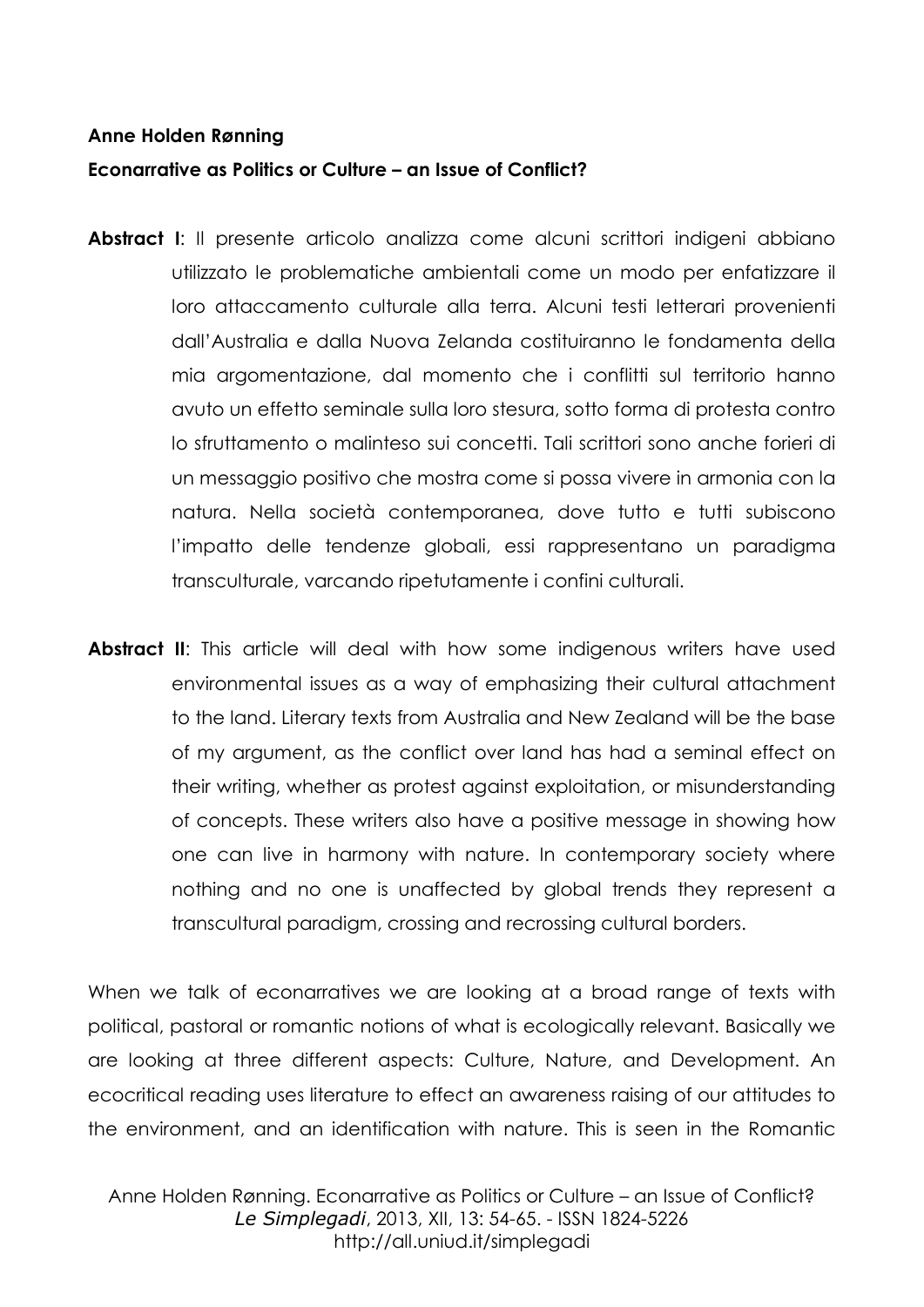poets where nature was a source of inspiration, for example the skating scene in Wordsworth's *The Prelude* where the "common face of Nature spake to me/Rememberable things" (Wordsworth 1950: 1. 586-8).

Critics differ as to what we mean by ecocriticism, covering, as it does, a vast field and a multitude of approaches. The most cited reference for ecocriticism is that of Glotfelty; "ecocriticism is the study of the relationship between literature and the physical environment […] an earth-centred approach to literary studies" (Glotfelty & Fromm 1996: xviii), emphasizing the representation of nature, the importance of place, and "the interconnections between nature and culture" (Glotfelty & Fromm 1996: xix). Garrard and others link it to the pastoral, which has "decisively shaped our constructions of nature" (Garrard 2012: 37). He discusses the pastoral in terms of time: the nostalgic elegy of the past; the idyll of the present in harmony; and a utopian future (Garrard 2012: 42). However, in my opinion Quayson's concept of calibrations, put forward in his discussion on reading for the social, can provide us with a wider framework for an ecocritical reading. In a section entitled "Calibrations and Dialectical Modalities" Quayson writes: "any phenomenon, literary or otherwise […] can be made to speak to a wide ensemble of processes, relations and contradictions" (Quayson 2003: xxxi). This is precisely what an ecocritical reading will do, since as readers we should move away from binary polarities and instead look at other "subsegments" (Quayson 2003: xxxii), what we can call a reading in con-text. As in a machine these subsegmental levels intertwine and are dependent on each other for the overall message in the text. In postcolonial texts this would often involve a transcultural reading.

Much ecocriticism has concentrated on American or British literature, so Huggan and Tiffin's book *Postcolonial Ecocriticism* adds another dimension when they posit that there is "a burgeoning alliance between postcolonial and environmental studies, [and] the increasing convergence of postcolonialism and ecocriticism" (Huggan & Tiffin 2010: 2). This is especially true of settler countries where, historically, there was a general lack of interest in indigenous culture, often resulting in catastrophic disasters and environmental changes which we are now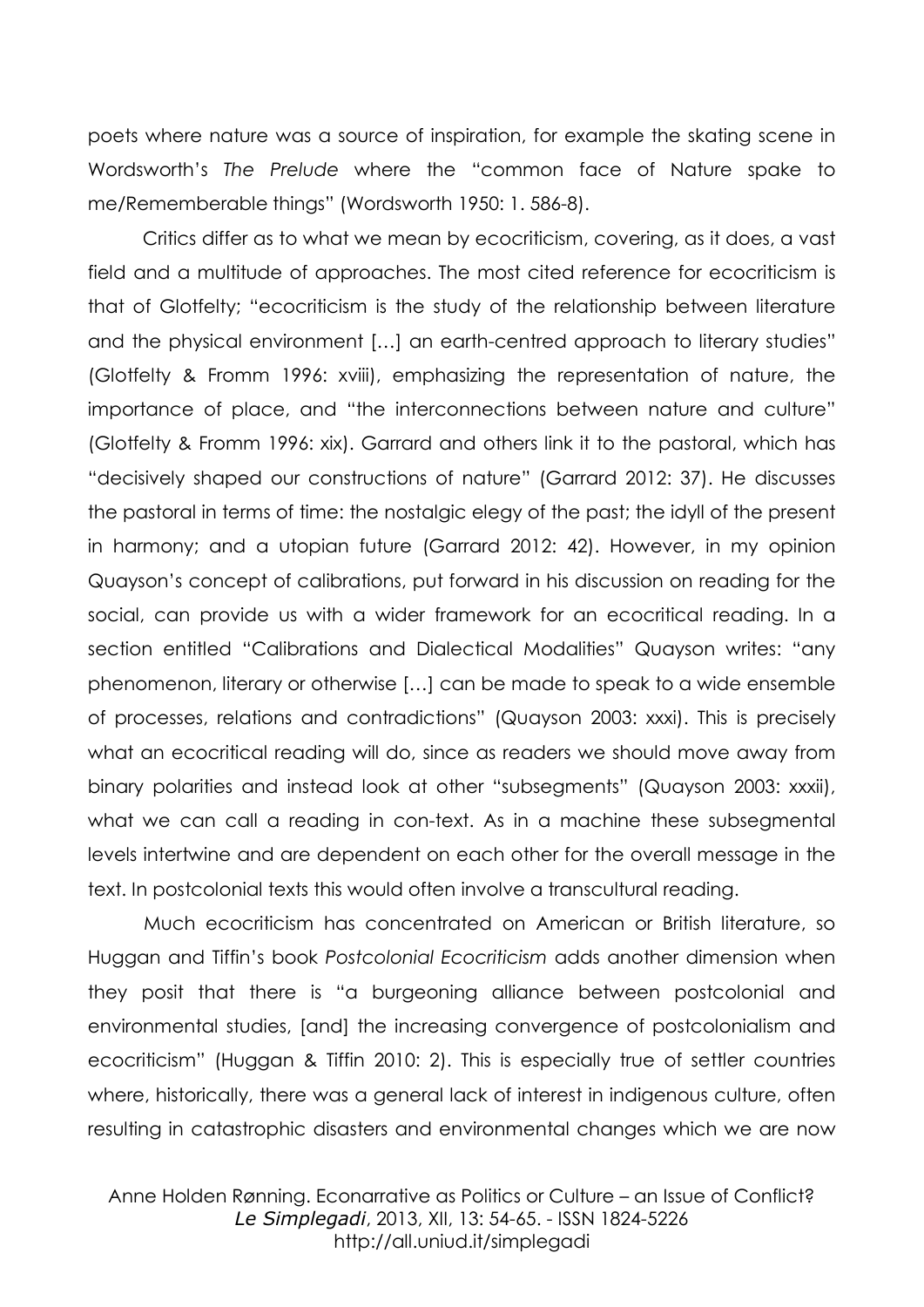trying to amend. Clark considers, a view I share, this environmental impact on traditional cultures is a form of neo-colonialism as it often means that the original songs, etc. are no longer performed when the environment in which they were created no longer exists (Clark 2011: 120-121). An identity based on common values rather than individual possessiveness is lost. Patricia Grace comments on this in *Potiki*:

when a letter came telling us how we could be involved, and how we could dress up and dance and sing twice a day and cook food in the ground, we wrote angrily in reply. Our singing and dancing was not for sale, we said, nor was our food cooked on stones (Grace 1986: 97).

In many parts of the world money and power control the view we have of indigenous peoples and constitute a threat. In a most interesting book, *Postcolonial Tourism* (2011), Anthony Carrigan discusses critically the relation of literature, culture and the environment, and the effects of tourism, which he suggests is a form of appropriation, given the manner in which culture is desecrated and man is turned into a show (Carrigan 2011: 77). This tallies with the quote from Grace above and there is no doubt that tourism is harmful as money and too many people are destroying local culture and natural phenomena worldwide. Books such as *Potiki* by Patricia Grace and *The Whale Rider* by Witi Ihimaera make us aware of the fragility of our world and especially its nature and culture. One of the problems facing us as critics when dealing with these topics is the need to make a distinction between wilderness as "uncontaminated by civilization" (Garrard 2012: 66), an untamed landscape, and areas where the indigenous peoples have a communal relationship to the land. To many indigenous peoples nature is an extension of the human world, and they have a notion of respect for nature and animals, differing from the hierarchical one of 'us' and 'them' (Huggan & Tiffin 2010: 10-11).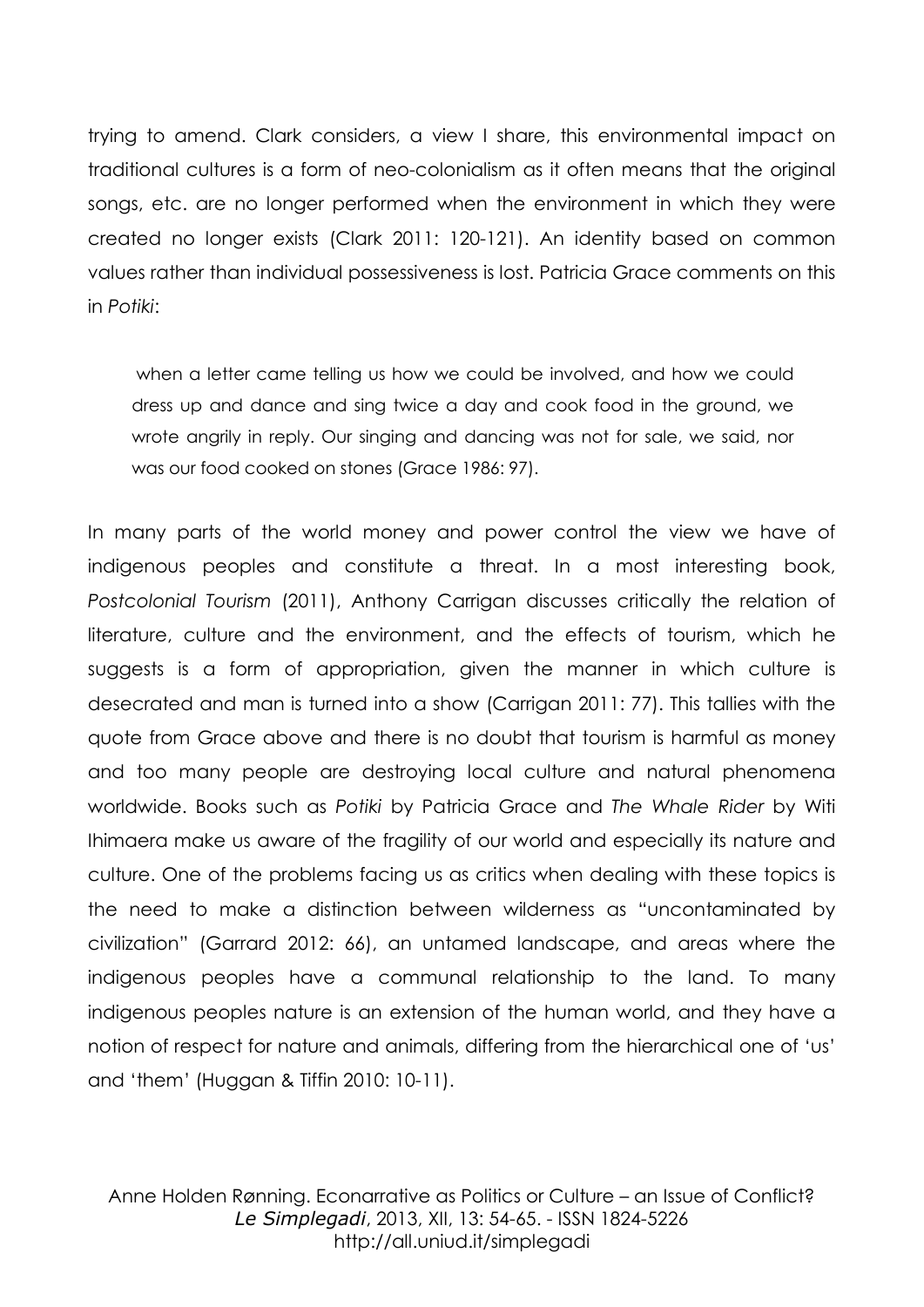Though not written by an indigenous author ownership of land is the backdrop for David Ireland's book *Burn* (1974), which has as its starting point the removal of Aborigine families from their homes and their treatment as second-class citizens: "On the first of January the shanty dwellers have to be gone" (Ireland 1974: 1). Various rumours arise that the land is wanted for its timber, others that an irrigation pipeline is going to be put through it. "They'll clear this little patch soon's we're out. Knock down the trees, put a grader in and there'll be nothing to show we lived here and had kids for twenty years. Like the wind blowing ashes away from a lonely fire" (Ireland 1974: 93).

What finally emerges is that the council wants the land, which was leased to the shanty families, not owned, to be used for "Myrooa Caravan Park […] Whites pretending to walkabout" (Ireland 1974: 144). A classic feature of Aborigine way of life is the walkabout, as practical reasons and a respect for nature meant moving from one place to another. Grandfather Gorooh, who represents and is spokesperson for the old traditions states clearly the meaning of walkabout: "Deep in him he knows the why of walkabout. It was love of the land's soul, it was care, it was preservation. We did no harm to the land. Took only what was needed. We were *with* the land. We *were* the land" (Ireland 1974: 83). *Burn* ends on a sober note as the burnt dwellings represent the end of the family McAllister, as the surrounding trees are the only silent witnesses to what is happening.

But if those witnesses weren't silent and if they never forgot and if the unsleeping eyes never grew dark and sightless, then those fierce flames might rise higher till the whole world saw them and the voice of each witness added together to produce a sound that could not be silenced and the coming and the life and the departing and the shame and the destruction of the McAllisters be remembered in history for ever (Ireland 1974: 145).

Nature sees what is happening, but can only be a watcher, symptomatic of the desecration of nature in the race for development.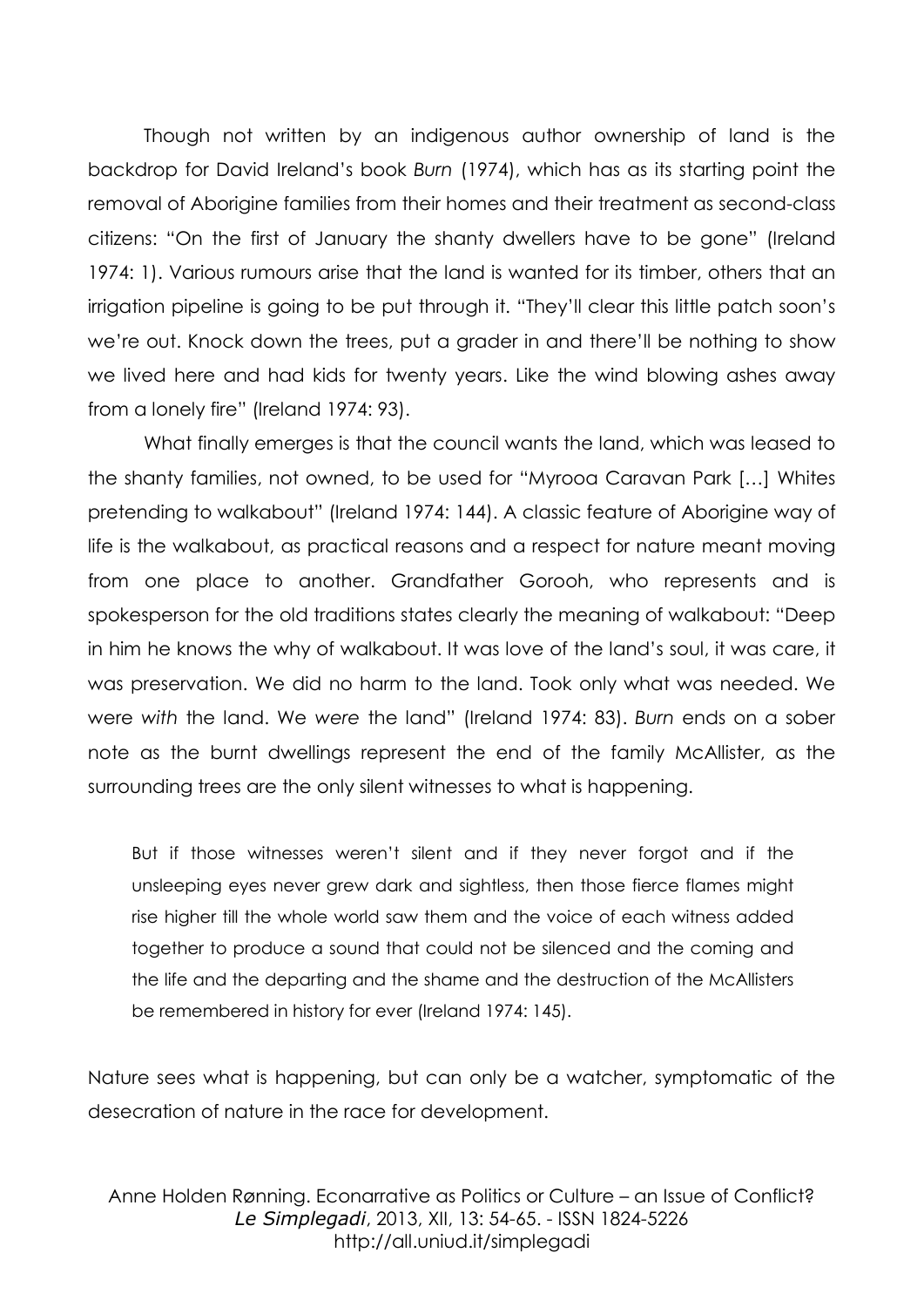If we accept 'cultural analysis' (Garrard 2012: 2-3) as an important aspect of ecocriticism then Ireland's book deals with central issues of race, belonging and changes in generational attitudes to nature, seen in their son Gordon's ideas of walkabout. The land can be read at multiple levels as it throws light on the problems of Aborigine families, especially those of mixed blood. Since Gunner's father is Scottish and his mother Aborigine, and he is married to a white woman the text opens up for a discussion of several facets of Australian life. *Burn* is essentially an environmental text in that it takes up the question of *race* and *place* against a backdrop of environmental change. It is of its time, when the White Australia policy was still dominant, but some of the issues raised are also relevant today.

Two authors whose work opens up for an ecocritical approach are Patricia Grace from New Zealand and Oodgeroo Noonuccal from Australia. Poetry and storytelling are their weapons in the cultural and environmental battle. Both take up issues which, though they have their origins in events from the 1960s to the 1990s, are in many ways resonant of contemporary global society: the lack of understanding of culture as an integral part of a person's existence and identity; so-called civilisation; economic gain contra sustainability. The last 20-30 years have not, despite the move towards acknowledgment of global warming, improved the situation. De-forestation and overgrazing of the land ignore nature's own cycles. Here looking at Grace's and Oodgeroo's literary work from a 'green' perspective can perhaps make us think differently.

Maori attitudes to land and ownership, and its importance for the individual are central in *Potiki*. "The land and the sea and the shores are a book too, and we found ourselves there. They were our science and our sustenance", because they are also the foundation of Maori storytelling (Grace 1987: 104). This attitude towards land and nature is fundamental in Maori thought and has been a cause of dissension between Maori and Pakeha. Roimata reminds the reader: "we could not help but remember that land does not belong to people, but people belong to the land. We could not forget that it was land who, in the beginning, held the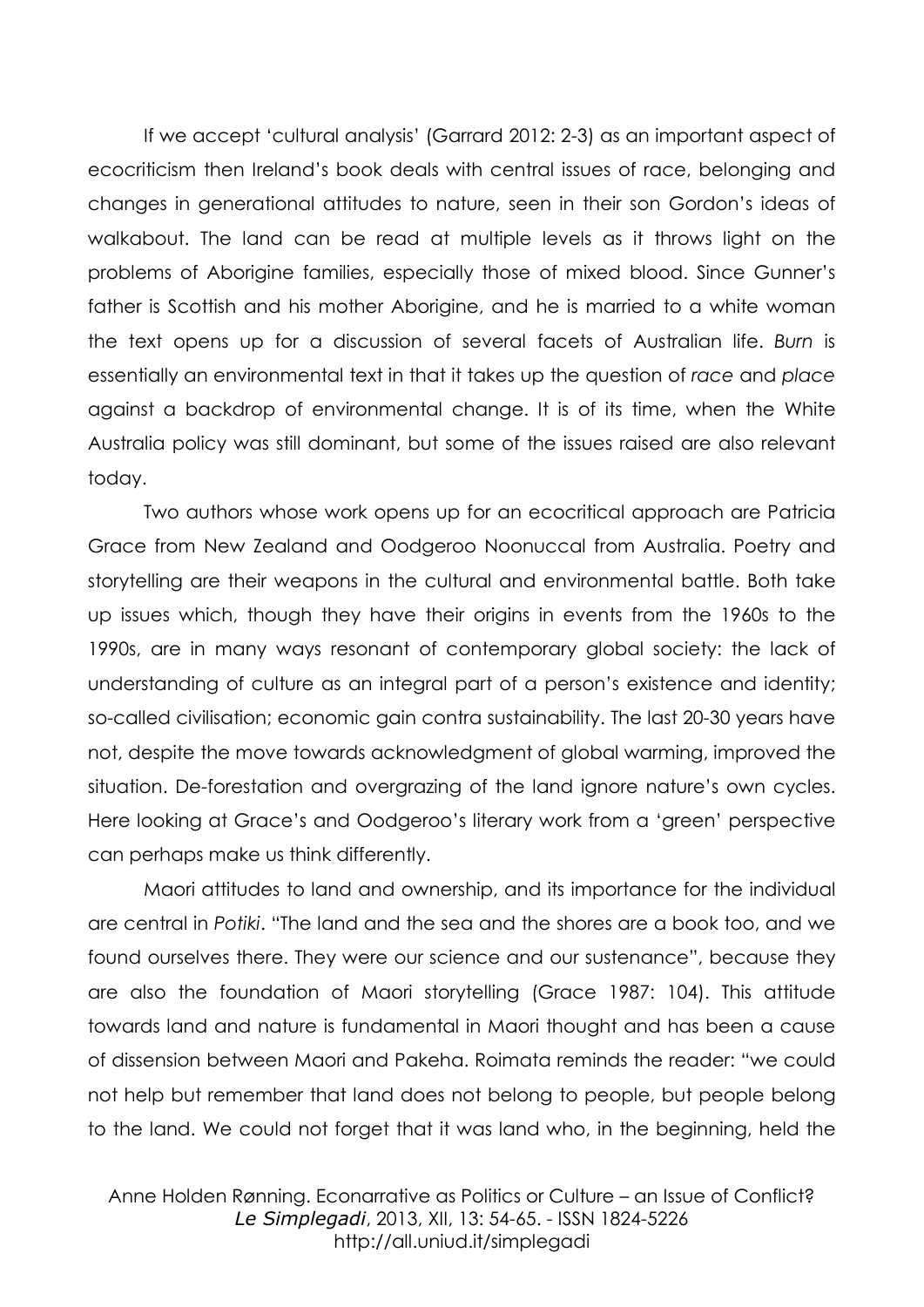secret, who contained our very beginnings within herself" (Grace 1987: 110). The land is compared to the heart and soul of the body (Grace 1987: 97), held in "trust from those who've gone on ahead of us" (Grace 1987: 176), and something that will survive (Grace 1987: 147), an attitude underscored by Hemi who expresses the need to look to the land "if they didn't want to be wiped off the face of the earth" (Grace 1987: 60).

The central theme in *Potiki* is a classic environmental issue, a conflict between developers of land and the local population, and an example of appropriation by economic forces, even local ones, of the population. Juxtaposing power and money it is based on a real event, but fictionalised to portray different Maori reactions to development. "Above all we lived under the threat and destructiveness of the power people, and we had only really begun to understand the power," says Roimata (Grace 1987: 151), because money has made man like their machines:

Money and power, at different times and in many different ways, had broken our tribes and our backs, and made us slaves, filled our mouths with stones, hollowed the insides of us, set us at the edge and beyond the edge, and watched our children die (Grace 1987: 132).

It is this political and economic attitude to environmental change that the text will counteract.

Grace's portrayal of the developers, especially their spokesperson, Mr. Dolman, whom they nickname Dollarman, is highly ironic. To Dolman it is all about money, repeating phrases which we hear frequently in connection with proposed developments: "First class accommodation, top restaurants, night club, recreation centre with its own golf links […] and then of course the water amenities" (Grace 1987: 88), offering even more money to replace and improve infrastructure. As so often work commences before negotiations are completed. Dolman's argument is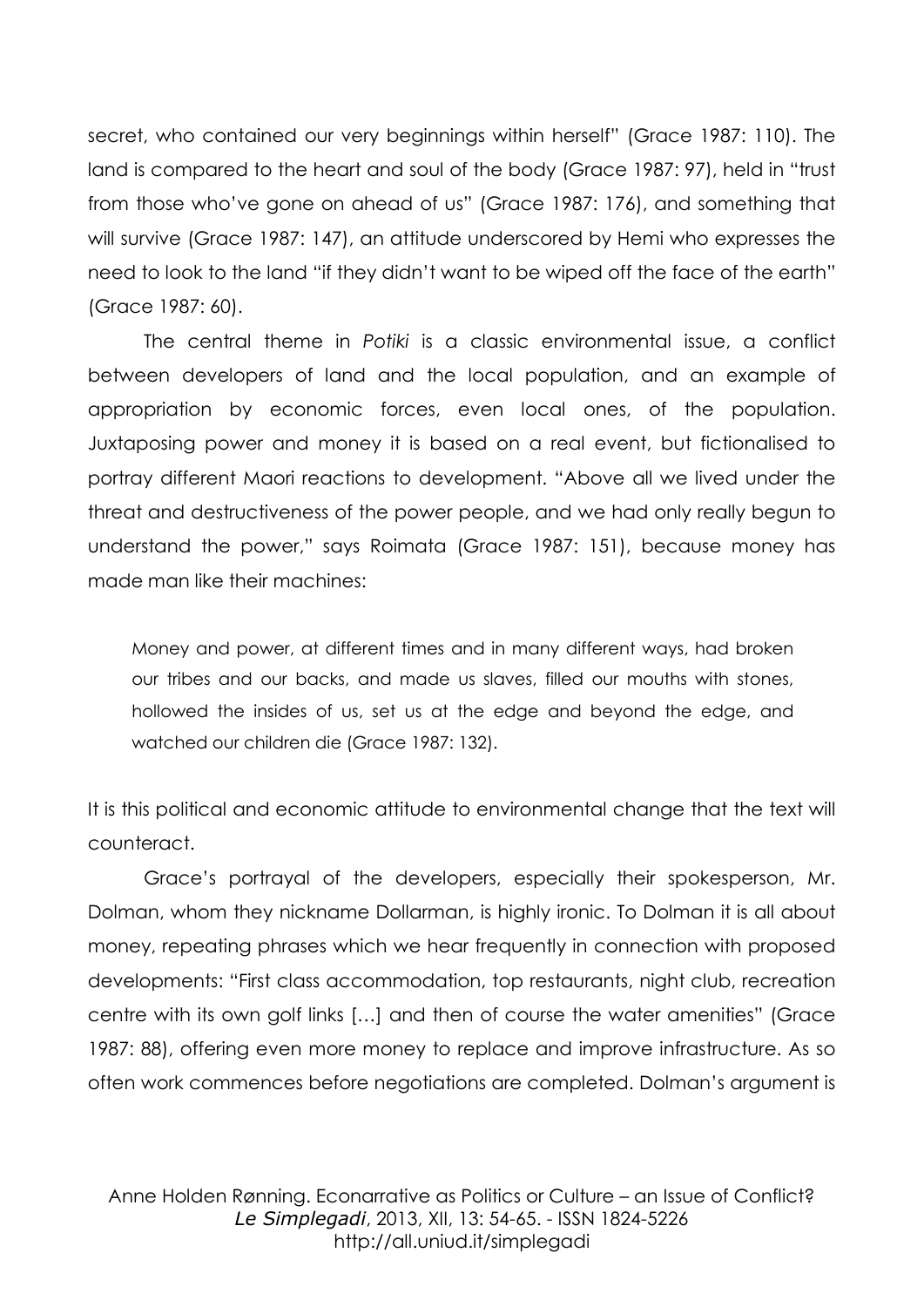that they are denying tourists and families the possibility of viewing "our sea life" (Grace 1987: 92). The parallel to Ireland's *Burn* is obvious.

By introducing several aspects of environmental opposition Grace turns the text into an issue for all New Zealanders. She focuses on support from Pakeha, who

did not want the company to make zoos and circuses in the sea, or to put noise and pollution there, or to line the shore with palaces and castles, an souvenir shops, or to have restaurants rotating above the sea, lit up at night like star crafts landing their invaders on the shore (Grace 1987: 98).

These supporters organise sit-downs, make placards, and are arrested by the police for disrupting work (Grace 1987: 107). The personal conflict of the workers, whether Maori or Pakeha New Zealanders, between earning money and having a job, or supporting the environment is highlighted. That the whole development ends in disaster due to flooding caused by the deliberate piling up of "rock and chunks of concrete and bitumen", and a landslide after too much of the hill has been dug away, is yet another comment on the hazards of development (Grace 1987: 116, 128). As Huggan and Tiffin point out "the community's most urgent struggle is for the freedom to negotiate the terms of its own engagement with a global modernity it cannot do without" (Huggan & Tiffin 2010: 71). The constant shift of storytelling in *Potiki* where the reader is forced from one point of view to another underscores this.

Culture and the environment are central themes in much New Zealand writing, not surprisingly given the difference between the landscape there and that in the countries from which many people came. But apart from specific issues, such as in *Potiki*, it is seldom portrayed as a source of conflict, but rather a genuine concern with the environment in its widest sense.

The poetry of Oodgeroo, a political activist, is seminal in any discussion of econarratives by indigenous peoples in Australia. The concept of the power of Nature to speak to man is central in Aboriginal myth. Oodgeroo's poems have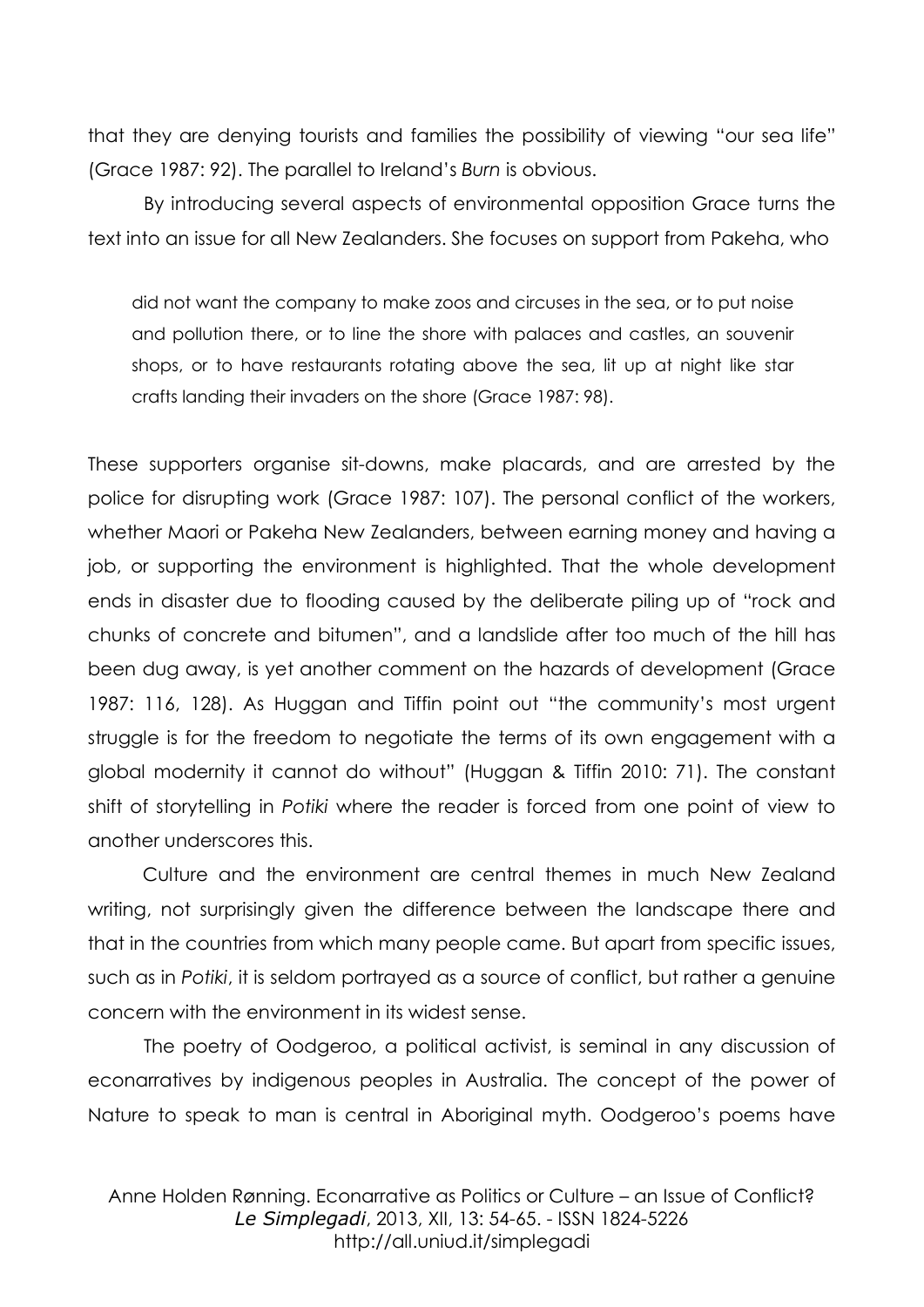much affinity with the Norwegian philosopher Arne Næss's deep ecology thinking. Næss's theory invites us to look at nature and our environment and revise our basic assumptions about the interdependence of all living things. As Alan Gregson writes, "Endorsing the Deep Ecology Platform principles leads us to attend to the 'ecosophies' of aboriginal and indigenous people so as to learn from them values and practices that can help us to dwell wisely in the many different places in this world" (1). It is this basic interdependence that lies at the heart of many of Oodgeroo's poems. For example in the poem "Return to Nature" where she asks,

Am I strayed too long And now forsaken? …Was it yesterday Or a thousand years, My eager feet Caressed your paths; and she concludes:

My tear-stained eyes Open now to see Your enemy and mine Is – civilised me (Noonuccal 1990: 80).

The relation between nature and the environment is expressed poignantly in the poem "Municipal Gum" where the gum tree has been taken out of its natural environment and placed in the city. It is "set in your black grass of bitumen" rather than "[i]n the cool world of leafy forest halls/And wild bird calls" (Noonuccal 1990: 45). In "Sounds Assail Me" she criticizes modern life saying there is "Something obscene/In man-made sounds affronts the sweet and clean,/But Nature's never./Shout of the stormy winds, ever/Toneless and rude, tossing the trees,/The harsh scream of seabirds – these/ Somehow belong/As much as the wren's airy song" (Noonuccal 1990: 5).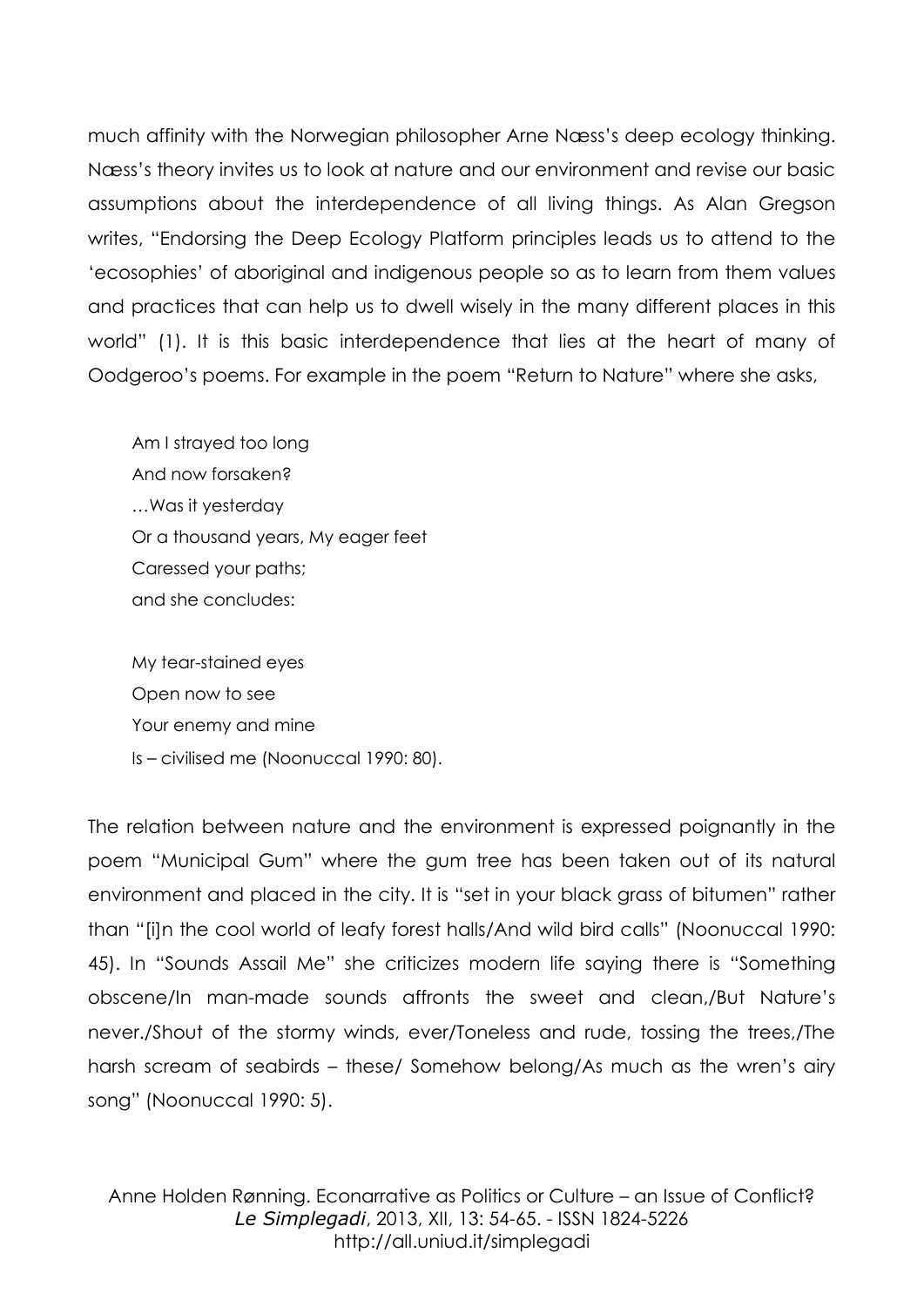Oodgeroo's writing works at two levels; that of the political activist, yet one who is very conscious of her roots; and a desire to use her writing for the benefit of her people. She laments especially the loss of association with nature – a theme running throughout much of her poetry. Her speech on receiving an honorary doctorate at Griffith University was entitled "Custodians of the Land" and typifies her views, both the politically critical of indigeneity and multiculturalism, and those about the future of the Pacific area. "There can be no doubt that the grassroots people of the Southern Hemisphere are embarking on a natural course of balance. […] We of the Pacific must provide the working model of socioecomomic equality for peoples" (Cochrane 1994: 203-204), and she ends: "for the land is our Mother. We cannot own her; she owns us!" (Cochrane 1994: 209). Her emphasis on nature and its significance for her people is also found in *Dreamtime: Aboriginal Stories* from 1972, (also in a new edition from 1994 illustrated by Bronwyn Bancroft). In particular the second part of that book "Stories from the Old and New Dreamtime" concentrates to a large extent on natural phenomena as an explanation of myth and nature, such as the tale of the "Southern Cross/Mirrabooka". In "Boonah/Bloodwood Gum" and "Mai/Black Bean" she tells of how trees and birds came into being.

Oodgeroo's econarratives are expressive of the conflict between politics and culture in the transcultural manner in which she often places both Aborigine and other Australians their divergent cultural ideas within the same text. She poses this as a question of conflict, but without the harshness and bitterness that is often associated with such poems. However, though she stands out as an Australian writer with strong ecocritical views, these were shared by others on the political agenda at the time, especially by Judith Wright, Oodgeroo's long-time friend and companion activist.

Some of Oodgeroo's legacy is found in *From Our Hearts* (Teagle Kapetas *et al.* 2000). This anthology has several texts that reiterate Aborigine association with the land such as Kay Willey's "Heart" (Teagle Kapetas *et al.* 2000: 13), Marlene Ryder's "The Australian Grass Tree" (Teagle Kapetas *et al.* 2000: 94) and Vernon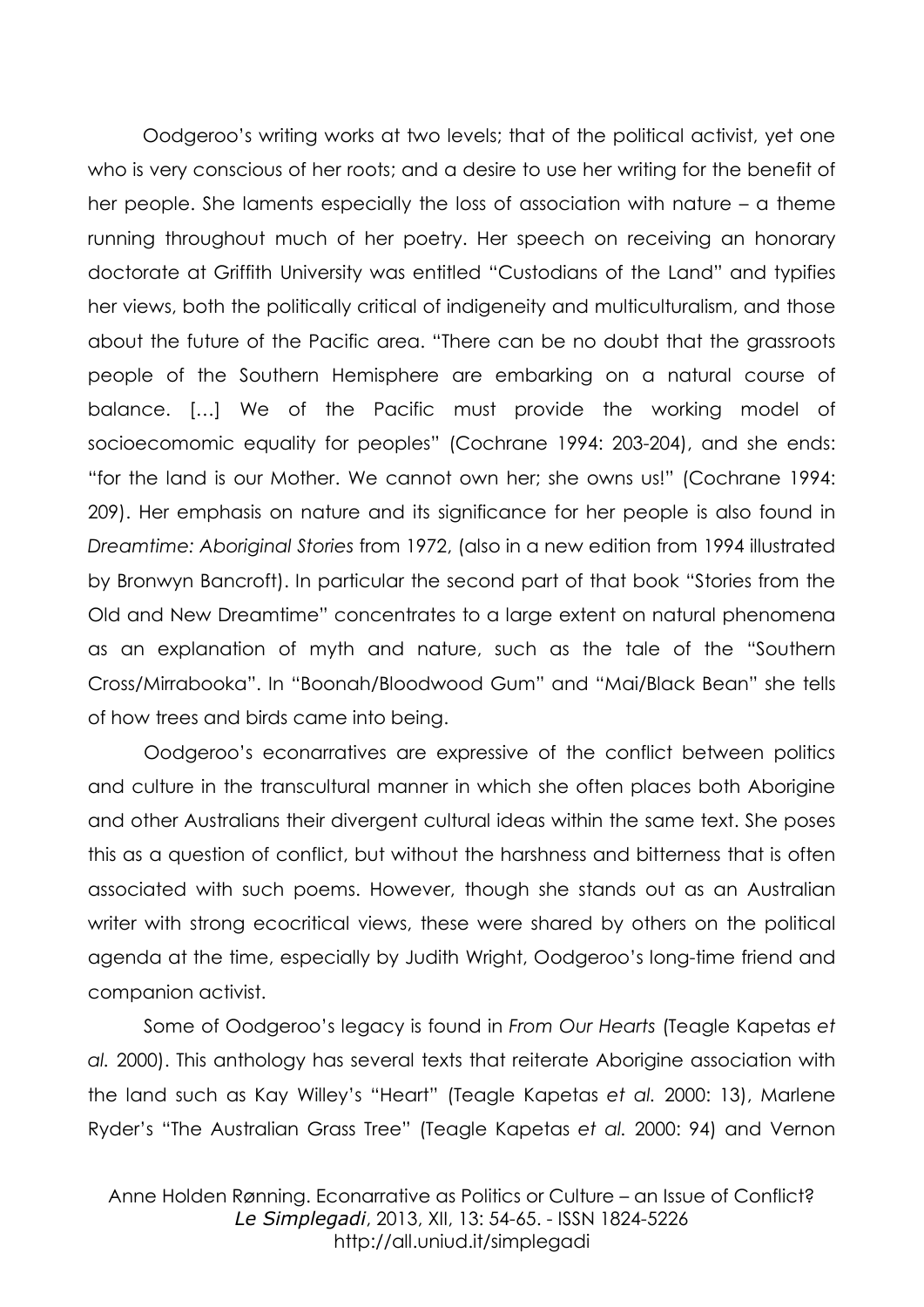Lawrence's "The Old Tree" which is "Dead, Yet not gone" and is symbolic of Aborigine peoples (Teagle Kapetas *et al.* 2000: 89). Ivy Dodd's "Mother my Country" which ends "Rapacious were they,/scaring your soul -/beauty of the land within,/taken and destroyed by another kin" is reminiscent of some of Oodgeroo's more political poems, though simpler in form (Teagle Kapetas *et al.* 2000: 53). Many of the texts in this anthology are autobiographically based, but at the same time visualize the close association of Aborigine to the land and natural phenomena.

### **Conclusion**

The texts referred to in this short essay illustrate a reading which emphasizes their concern with environmental issues that pervade much of their work. But are they really ecocritical? Of the writers discussed Oodgeroo is the only one who uses an ecocritical stance politically throughout her career. For the others econarrative is but one aspect of their writing.

I have suggested that these texts have a transcultural element. This is seen in *Burn* in Gunner's stream of consciousness thoughts, italicised in the text, and forming a subtext about acceptance of racial difference. In *Potiki* the character of lawyer educated Tangimoana represents those who belong in both worlds and can become the voice of compromise. Much of the text deals with how to live in twentieth century New Zealand and yet keep one's culture and traditions. Oodgeroo uses juxtaposition to express the transcultural as she moves in and out of the two Australian environments at the time. The fragile landscape of Australia and New Zealand invaded by foreign species which have caused serious ecological problems with disastrous effects on native species, have forced not only politicians but also writers in these countries to highlight and look at sustainable ways of keeping their original environment and respecting indigenous rights and culture. Such literature reaches a broader public than the political, and thus can help to foster change.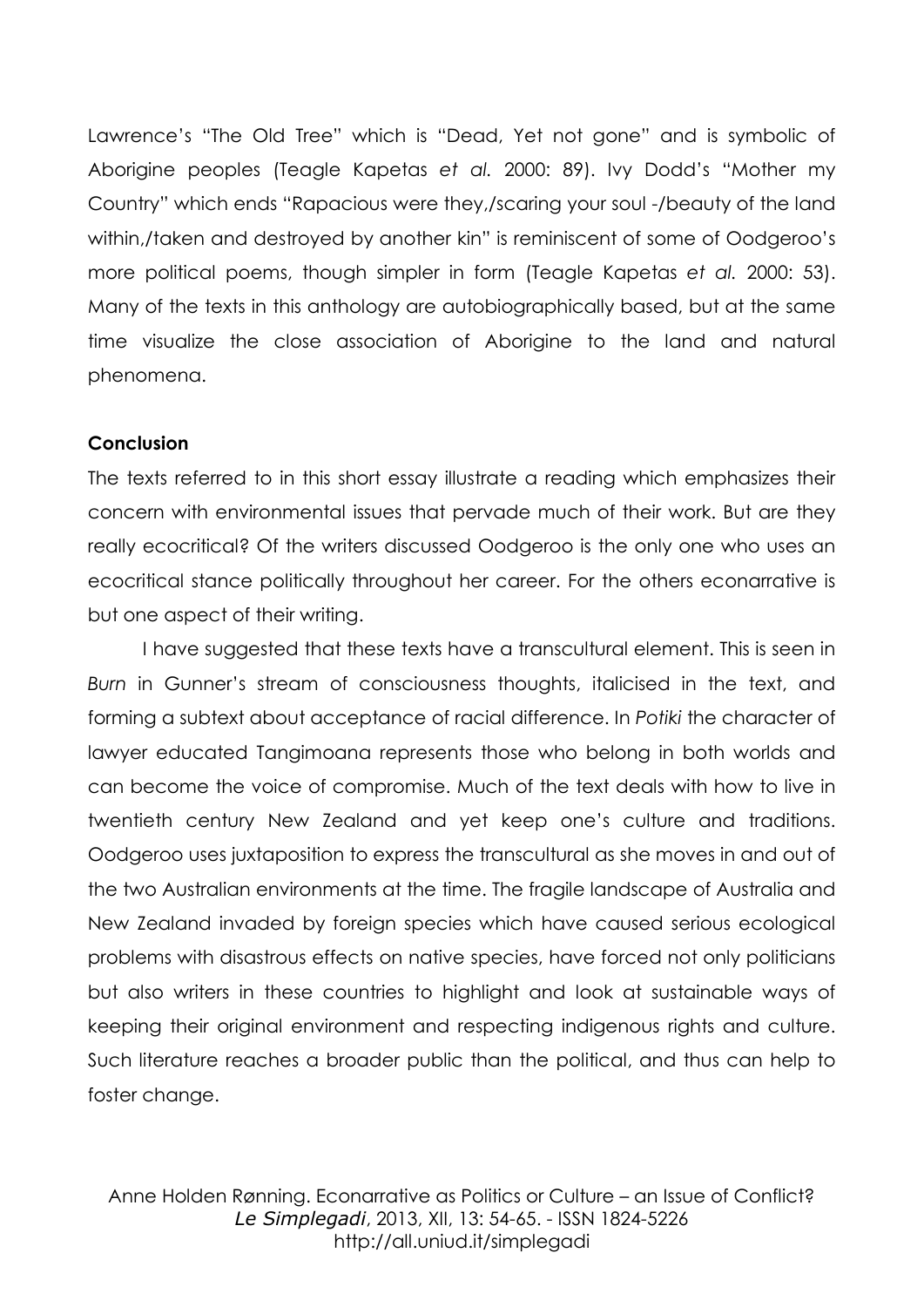## **NOTES**

1. Gregson, Alan, [www.deepecology.org](http://www.deepecology.org/) (consulted on 29/8/14).

# **BIBLIOGRAPHY**

Carrigan, Anthony. 2011. *Postcolonial Tourism. Literature, Culture and Environment*. London-New York: Routledge.

Clark, Timothy. 2011. *The Cambridge Introduction to Literature and the Environment*. Cambridge: Cambridge University Press.

Cochrane, Kathie. 1994. *Oodgeroo.* St. Lucia: University of Queensland Press.

Garrard, Greg. 2012 [2nd ed.]. *Ecocriticism*. London-New York: Routledge.

Glotfelty, Cheryll & Harald Fromm ed. 1996. *The Ecocriticism Reader: Landmarks in Literary Ecology*. Athens-London: University of Georgia Press.

Grace, Patricia. 1987 [1986]. *Potiki*. London: The Women's Press.

Huggan, Graham & Helen Tiffin. 2010. *Postcolonial Ecocriticism: Literature, Animals, Environment.* London-New York: Routledge.

Ihimaera, Witi. 2003 [1987]. *The Whale Rider*. Auckland: Reed.

Ireland, David. 1989 [1974]. *Burn.* Auckland: Angus & Robertson.

Noonuccal, Oodgeroo. 1990 [1970]. *My People*. Milton, (QLD): Jacaranda Wiley.

Noonuccal, Oodgeroo. 1994 [1972]. *Dreamtime: Aboriginal Stories*. New York: Lothrop, Lee & Shepard Books.

Quayson, Ato. 2003. *Calibrations: Reading for the Social*. Minneapolis: University of Minnesota Press.

Teagle Kapetas, Jan, Ivy Dodd, Valmae Dalgetty Walley, Fiona Stafford & Kay Wally ed. 2000. *From Our Hearts. An Anthology of New Aboriginal Writing from Southwest Western Australia.* Freemantle: Kadadjiny Mia Walyalup Writers.

Wordsworth, William. 1950 [1904]. *The Poetical Works of Wordsworth*. Thomas Hutchinson & Ernest de Selincourt ed. London-New York-Toronto: Oxford University Press.